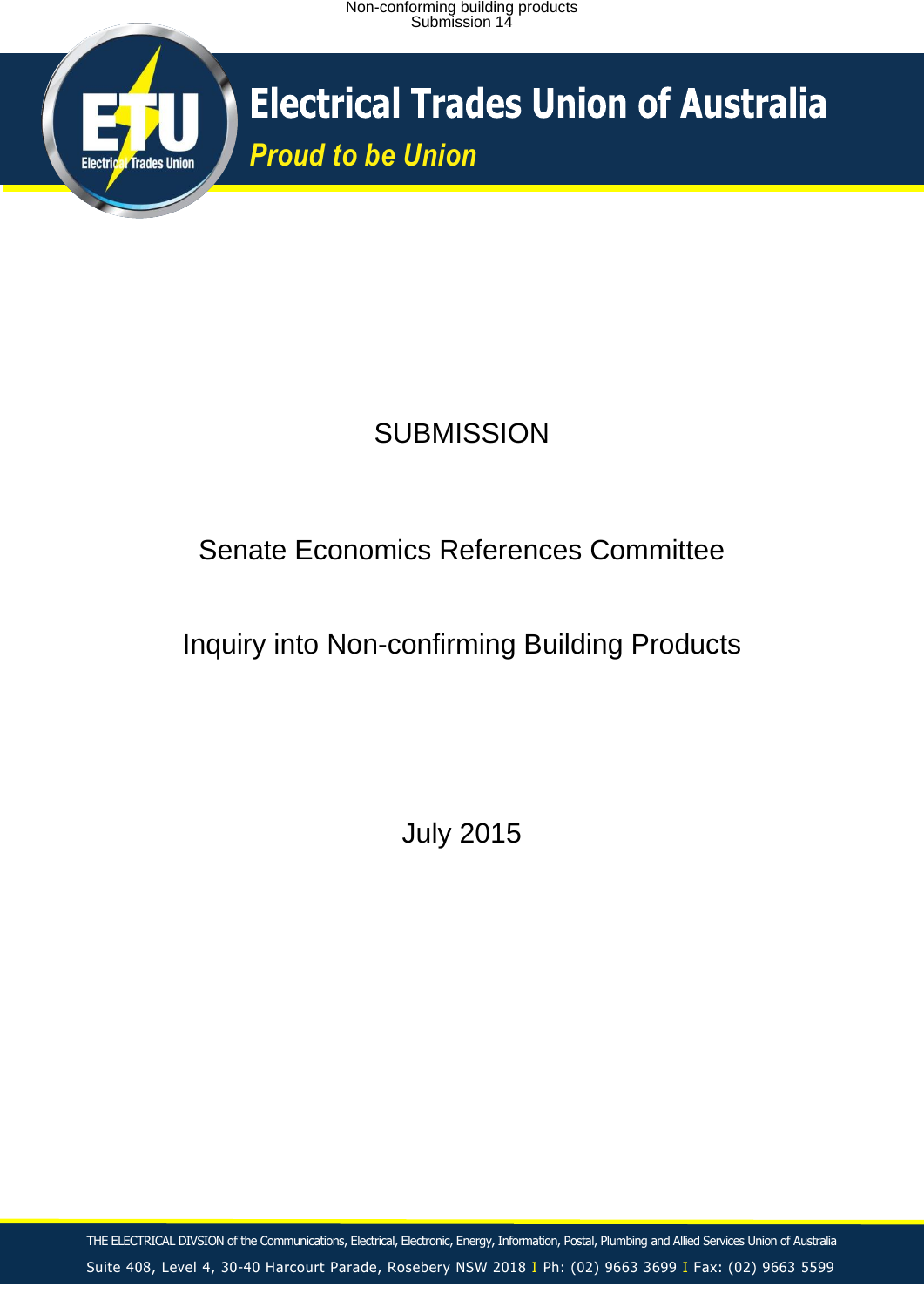# **Electrical Trades Union of Australia** *Proud to be Union*

#### **Executive Summary**

**Trades Union** 

The Electrical Trades Union (ETU) is the Electrical, Energy and Services Division of the Communications, Electrical, Electronic, Energy, Information, Postal, Plumbing and Allied Services Union of Australia (CEPU). The ETU represents approximately 65,000 workers electrical and electronics workers around the country and the CEPU as a whole represents approximately 100,000 workers nationally, making us one of the largest trade unions in Australia.

The ETU welcomes the opportunity to submit to the Committee in relation to the inquiry into non-conforming building products. In our view this inquiry is significantly overdue. The scope of the Committee's inquiry (Appendix 1) is to examine the impact of nonconforming building products on the Australian industries and consumers.

We are also of the view that it is paramount that this inquiry takes into consideration the impact that the China-Australia Free Trade Agreement will have upon the building products that will flood the building and construction industry.

The ETU have major concerns regarding the non-conforming building products that will fall short of the Australian Standards and pose significant safety risks upon workers in the building construction industry and also consumers within the residential and commercial sector.

It would be in the public interest for the inquiry to investigate what appropriate checking frameworks fall short to protecting workers and consumers of Australia. Additionally, that the inquiry also investigate and ensure that the increase in imported manufactured building material and goods do not reflect an increase in nonconforming building construction material.

The importance of standards and their enforcement cannot be overstated when it comes to ensuring firstly the safety of workers and the public, and secondly quality products that represent fair value for the consumer.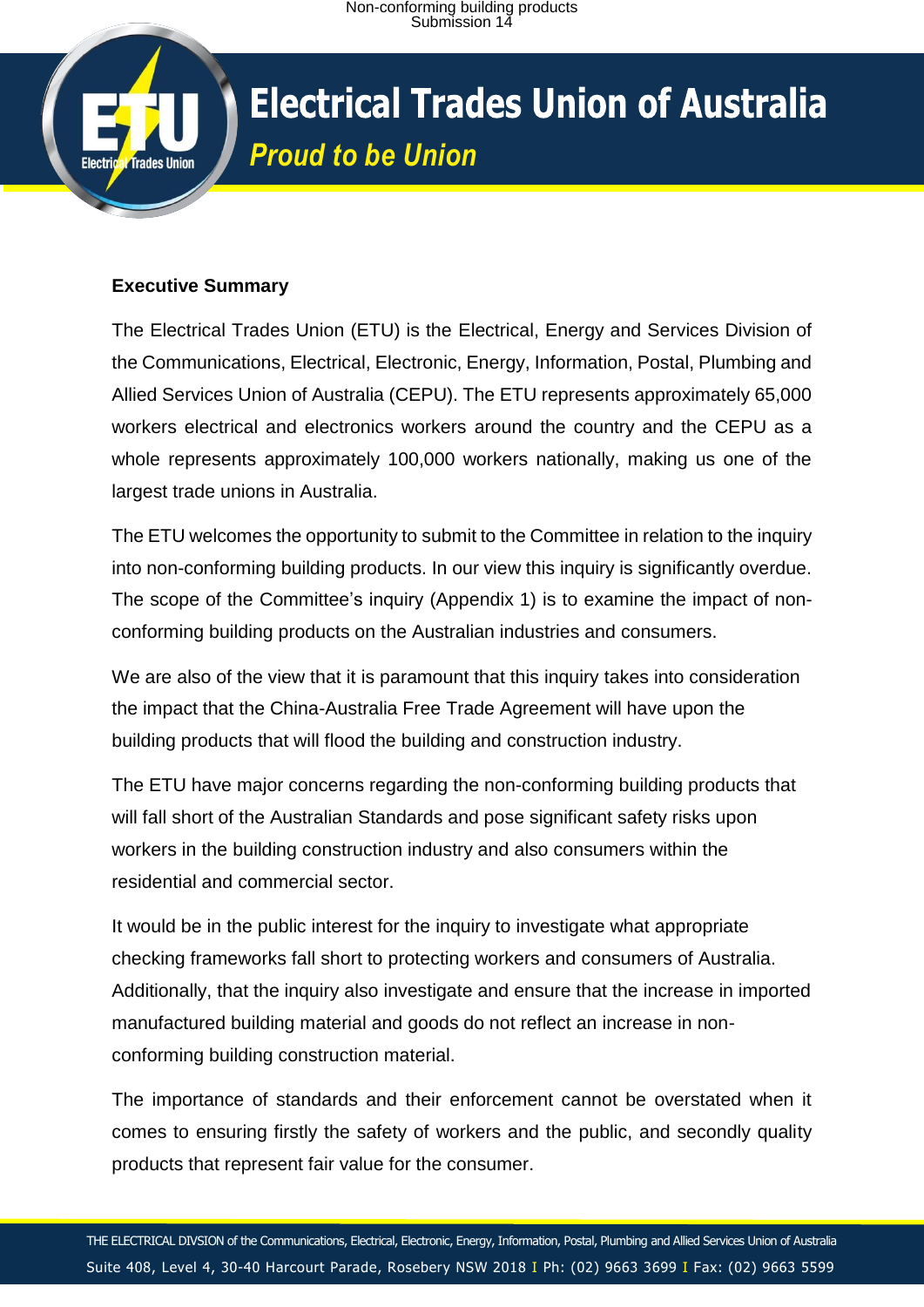

The construction and electrical industries are inherently dangerous, high risk industries that carry the potential for terrible consequences for workers, consumers and the public when things go wrong. That's why Australia has good product safety requirements and standards that have been developed over a long period of time. Our standards and safety regime is one of the best in the world, and it is a simple fact that other countries, many in the Asian region, do not manufacture goods that meet our standards, yet these good are imported into Australia and sold or used.

This occurs mainly due to the fact that our standards are not rigorously enforced and checked, and that in turn is due to a lack of resourcing and policy priority.

Dodgy imported products represent a risk for workers where issues can lie dormant for years before becoming apparent when regulators must go through significant time and expense of a costly product recall. Dodgy imports also give overseas manufacturers an unfair advantage over Australians manufacturers who comply with our standards and the extra cost that that may involve.

Overall it is much cheaper and safer to ensure that Australian standards are checked and enforced as products are imported into our country.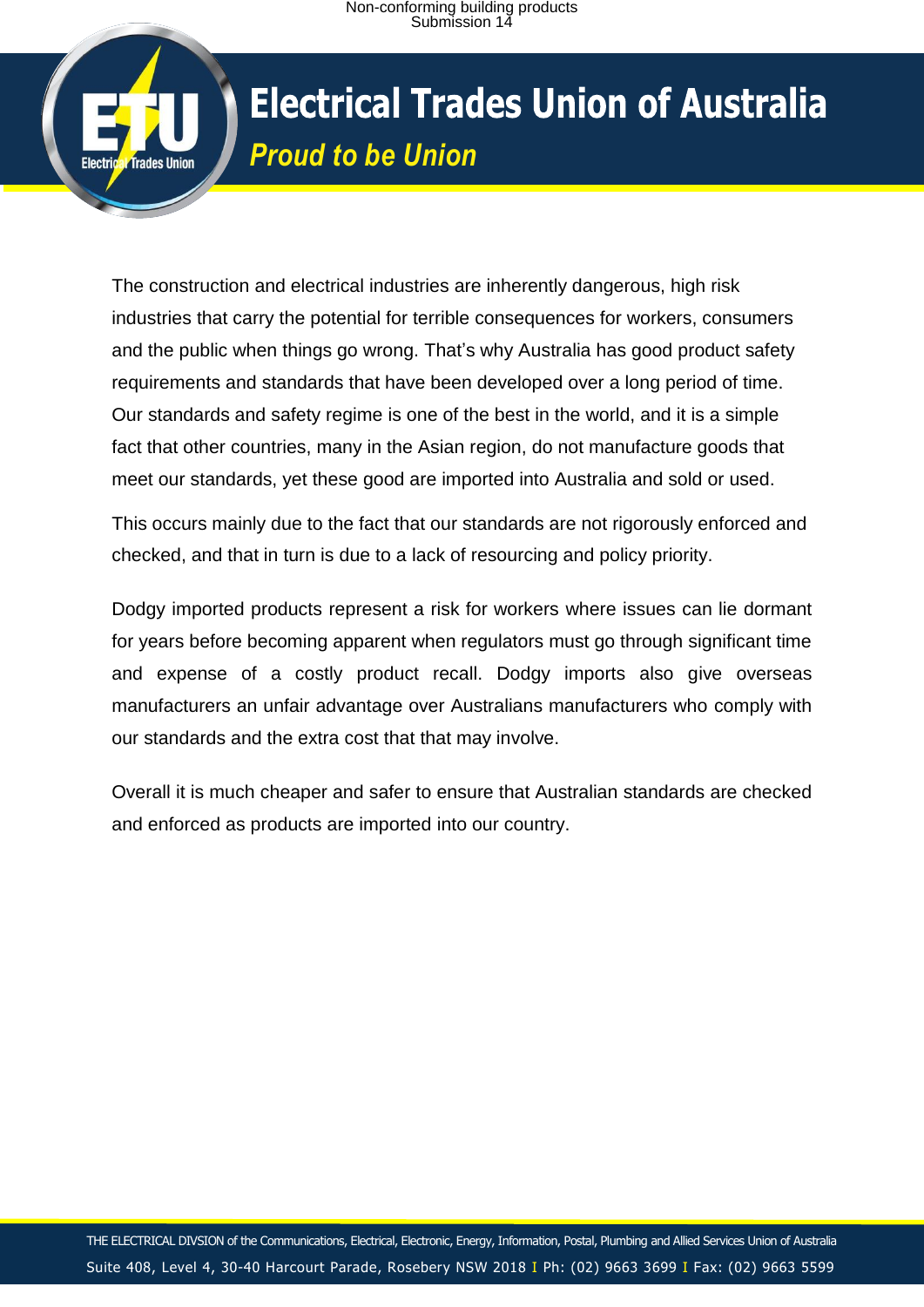## **Electrical Trades Union of Australia** *Proud to be Union*

#### **Recommendations**

**Trades Union** 

We submit the following recommendations to the Committee:

#### Recommendation 1

All products used in regulated building work are assessed against Australian Standards (or equivalent), to be undertaken by customs or similar, ensuring that any non-conforming items are kept from being distributed prior to their acquisition by suppliers.

#### Recommendation 2

All products found to meet the standard are marked in a clear and concise way.

Product assessments are verified and are audited by independent regulators on a minimum annual basis and the results be publically available.

#### Recommendation 3

Ideally, the system is monitored and enforced by a single government agency that is working in concert with other agencies as required.

#### Recommendation 4

Penalties for importers and vendors who fail assessments ultimately allows for criminal prosecutions.

#### Recommendation 5

Consideration be given to the establishment of an industry-wide levy to provide a stable funding base for standards enforcement regulatory activities.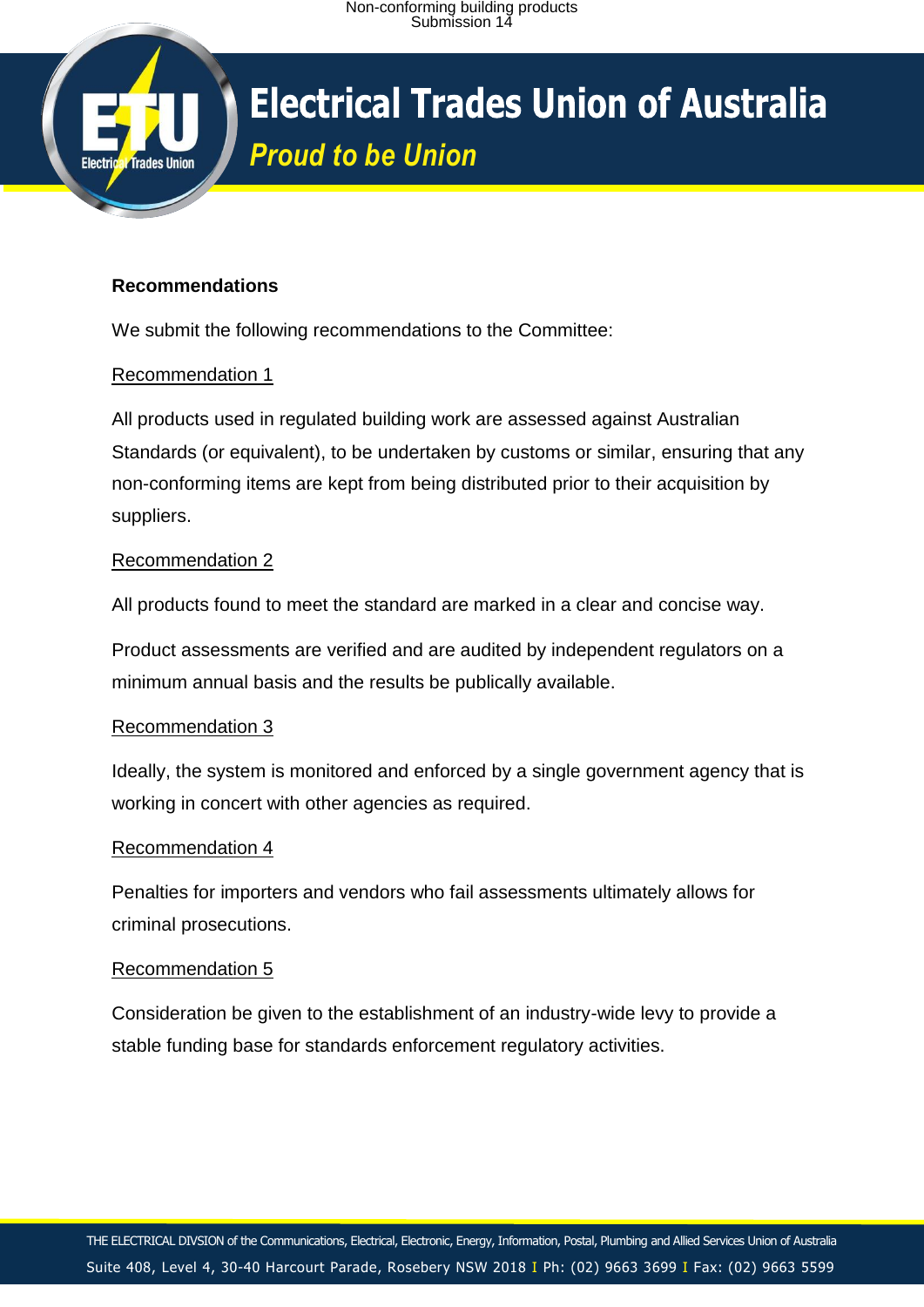# **Trades Union**

## **Electrical Trades Union of Australia** *Proud to be Union*

## **Infinity Cables**

The case of the Infinity Cables clearly demonstrates the risks associated with not enforcing Australian standards are met.

More than 40,000 homes and businesses nationwide have had more than 4000km of installed electrical cable from China that does not meet the applicable Australian manufacturing standard, and are now subject to a national recall<sup>1</sup>.

Anyone who bought a house, renovated or had work done between 2010 and 2013 is potentially at risk. Safety risks will begin as early as next year in some states as the cables degrade.

The Australian Competition and Consumer Commission (ACCC) launched an awareness campaign over the Infinity brand electrical cable. This Chinese manufactured cable had been installed in an estimated 40,000 commercial and residential buildings nationally in Australia. On 27 August 2014 there were eighteen electrical retailers and wholesalers who had to recall the Infinity electrical cables. The cables were supplied in NSW (2010-13); ACT (2011-13); in Victoria, Queensland, South Australia and Western Australia (all 2012-13) and in Tasmania in 2013.

Attention was brought initially by the Australian Cablemakers Association (ACA) who had tested the cables under a program and was then reported to the relevant Government Authorities. This program was established because no such testing or monitoring of product safety and compliance was being carried out by the Government Authority.

The Infinity Cable debacle clearly demonstrates the associated risks with not enforcing Australian standards. Electrical contractors, wholesalers, retailers and consumers pay

<sup>1</sup> <sup>1</sup> <http://www.accc.gov.au/update/infinity-cable-recall-act-now-before-its-too-late>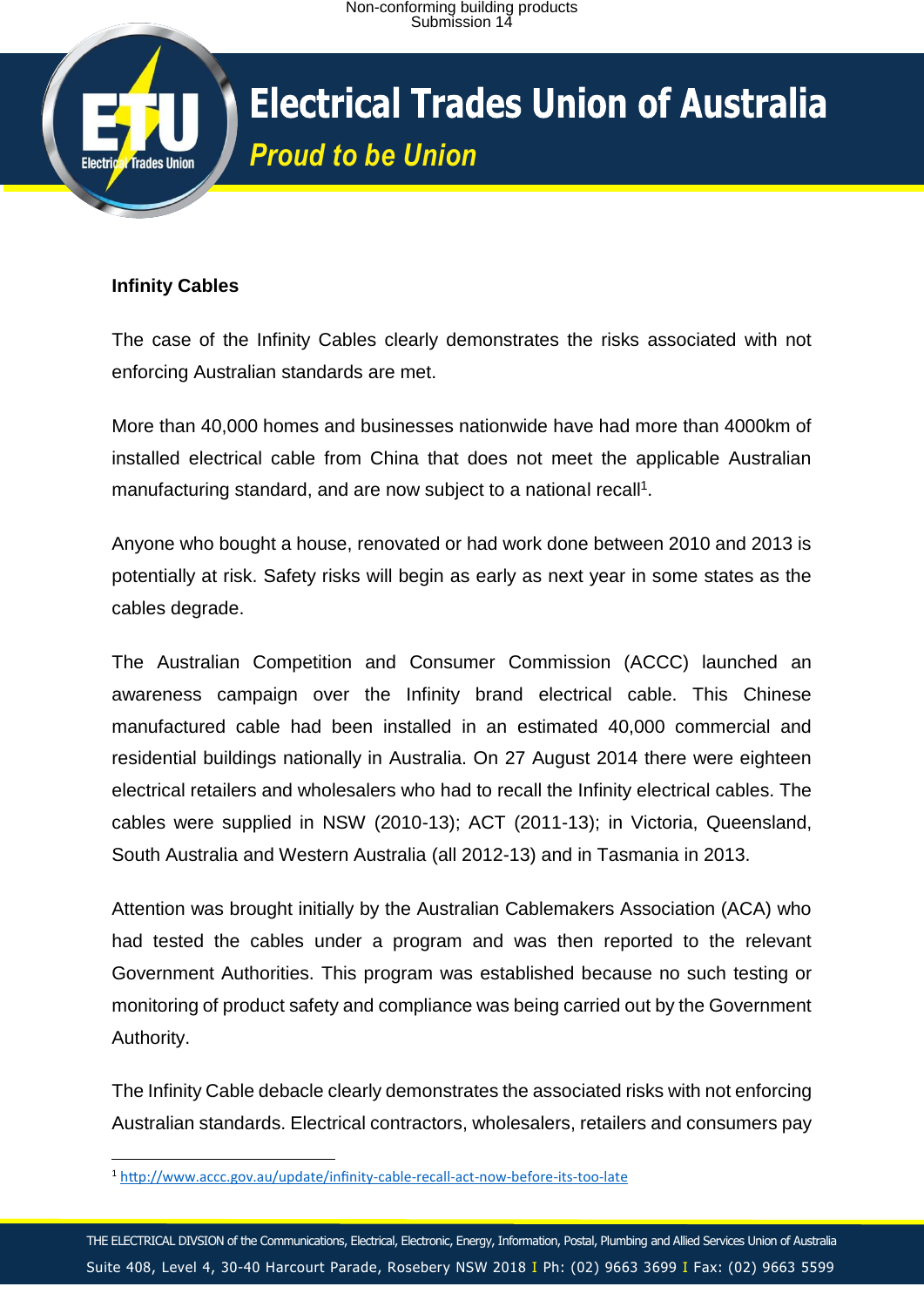# **Electrical Trades Union of Australia** *Proud to be Union*

the price for non-compliant products fiscally. Additionally, the building and construction industry, particularly when foreign entities work on infrastructure here in Australia, should know the cheapest price on building products has many hidden costs attached.

## **Recall of Faulty Isolators in the Solar Industry**

**Trades Union** 

In 2014 it was identified that imported Avanco and PV Power (Appendix 2) branded DC isolators in solar panels caused faulty fires. Approximately, forty fires were caused because of the faulty solar panel parts and caused significant concerns for consumers and our members.

The product was sold through electrical wholesalers or direct to solar contractors and installers in the states of Queensland, New South Wales, Victoria, South Australia and Western Australia. One family owned a solar panel installation business that was operating for 30 years, The Solar Guys. $2$  It went into liquidation as a result of the Queensland government recalled thousands of faulty solar power circuit breakers like many other businesses that sold this faulty product.

The company responsible for the Avanco solar devices, Advancetech Pty Ltd, when under liquidation and the liquidators were not able to assist with the replacement of the devices. The liquidators stated:

"Unfortunately we are not able to directly assist customers of the company or the end users of the products recalled."<sup>3</sup>

This had an impact on electrical contractors particularly who had to bear the burden of the cost implications of replacing the recalled devices for free. Furthermore, this

**.** 

<sup>&</sup>lt;sup>2</sup> Smart Company, Andrew Sadauska " Family owned solar panel business collapeses as a recent recall casts long shadow over industry" 18 June 2014 <http://www.smartcompany.com.au/growth/42435-family-ownedsolar-panel-business-collapses-as-recent-recall-casts-long-shadow-over-industry.html#>

<sup>3</sup> http://www.svpartners.com.au/advancetech-liquidation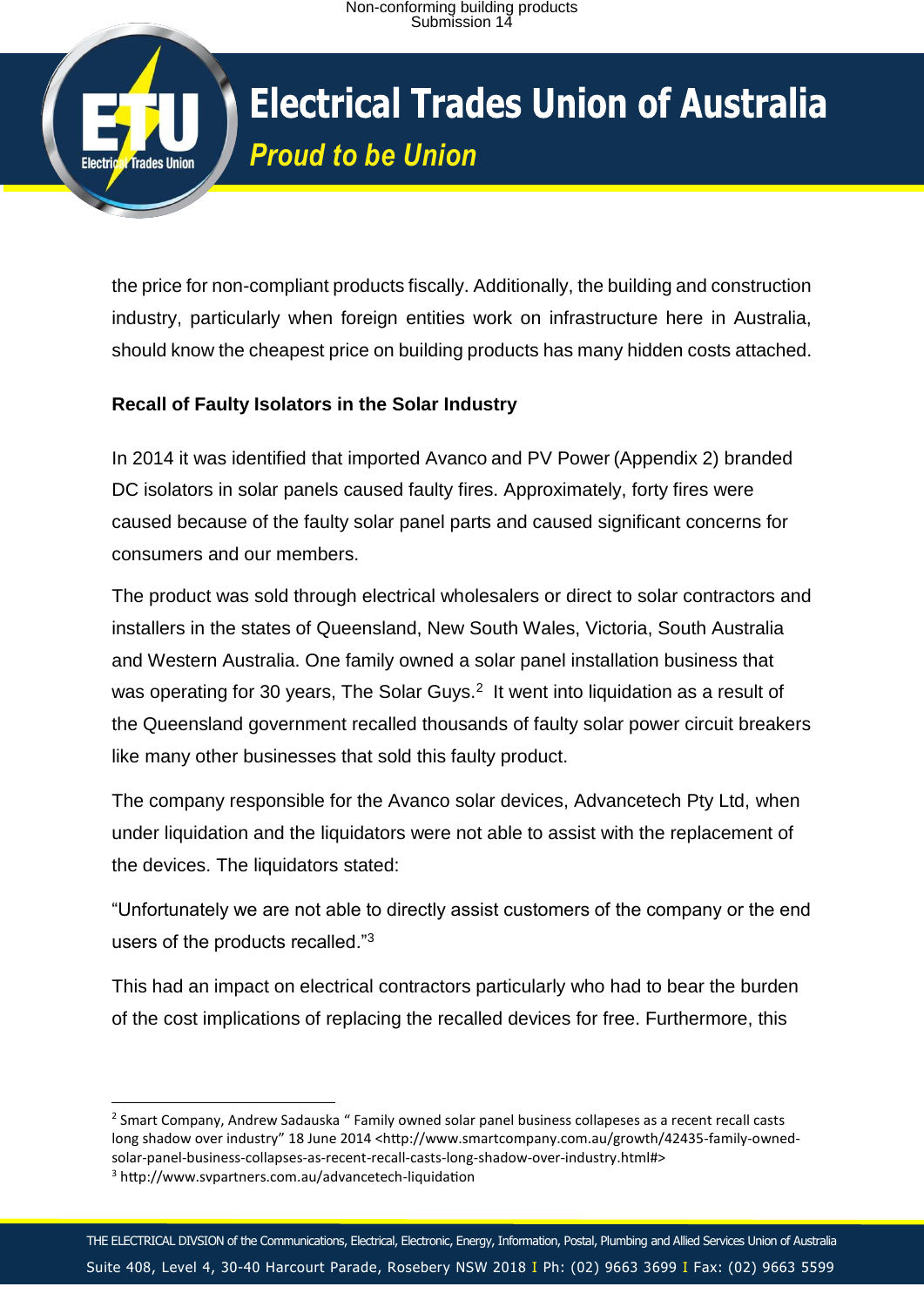## **Electrical Trades Union of Australia** *Proud to be Union*

placed significant burden upon the electrical contractors to follow up those costs from the liquidator.

It was a similar scenario for PV Power SC isolators in solar panels which was imported by DKSH Australia Pty Ltd. However, DKSH Australia Pty Ltd held an insurance policy against recalls where Advancetech Pty Ltd did not. DKSH voluntarily recalled the product and agreed to organise and pay for a replacement isolator.

## **Asbestos**

**Trades Union** 

A recent paper released by the Master Builders Association<sup>4</sup> has highlighted a worrying trend in the non-conformity of building products imported from China. The Master Builders stated in February 2015:

*"The Abbott government has conceded it is unable to guarantee Chinese imports are free of asbestos, amid mounting evidence of its use in the car, mining and building industries, with unscrupulous importers and exporters failing to guarantee the safety of goods.*

*As the government deals with the fallout from the contaminated Chinese berries scandal, Australian Customs and Border Protection Service officials told The Australian that, despite the best efforts of the organisation, it was unable to guarantee the safety of imported Chinese goods.*

*It said that while existing legislation made illegal the introduction of asbestos products to Australia without official permission, its efforts were "proportionate to the level of risk''. "ACBPS is not able to guarantee that all imported goods will be free of* 

<sup>1</sup> <sup>4</sup> <http://www.mbansw.asn.au/Media/Industry-News/MADE-IN-CHINA-%28WITH-ASBESTOS%29/>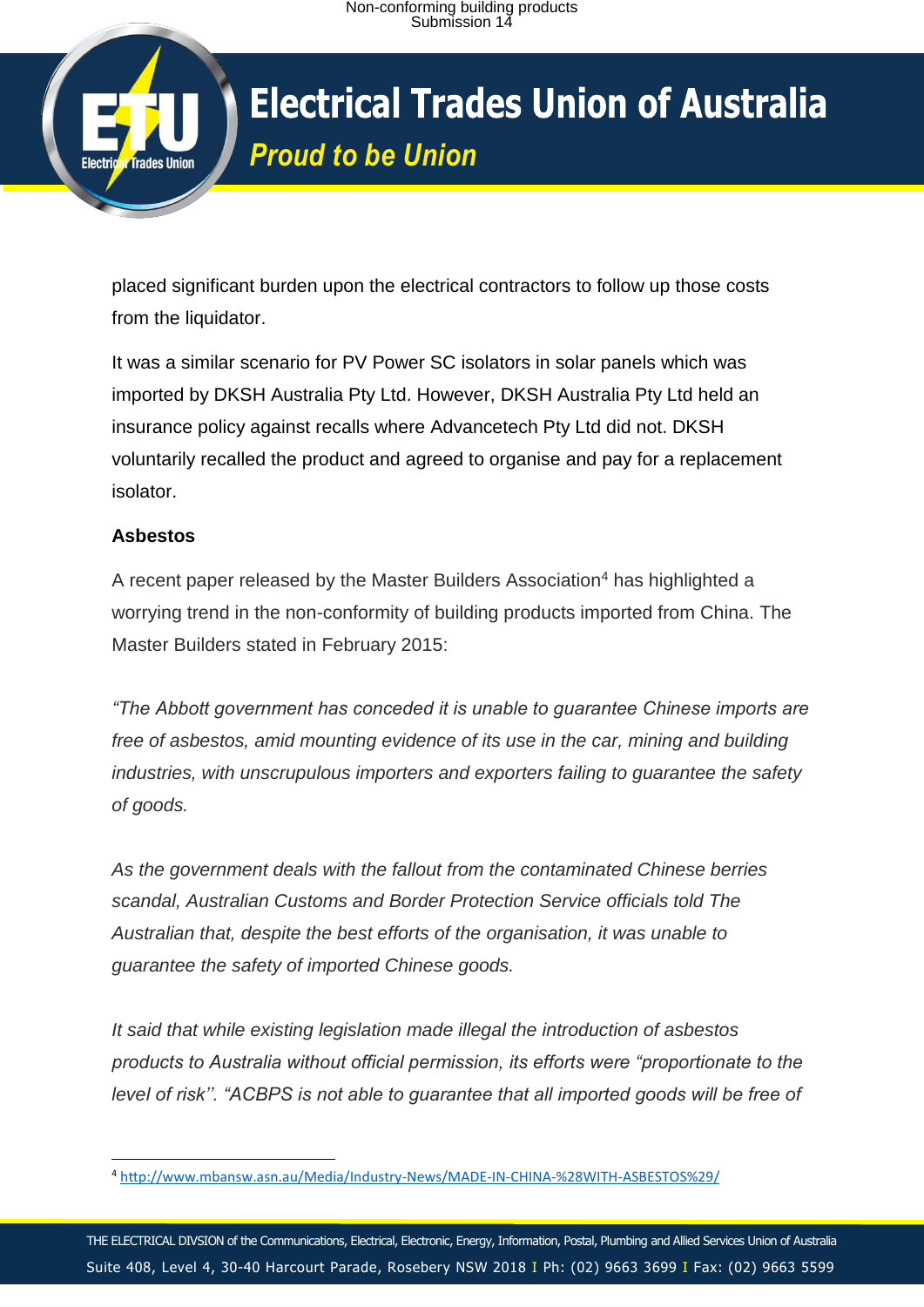

*asbestos. Importers are responsible for ensuring the goods they import are free from asbestos and must declare this on import documentation,'' the department said.*

*In strong parallels with the drugs trade, Customs officials are hampered by a lack of resources, large and porous borders and the sheer weight of numbers of Chinesesourced goods that have been pouring into Australia.*

*Unions are alarmed at the potential harm to consumers and workers, with examples of asbestos recently found in cheap plasterboard from China — a recipe for disaster for plasterers — gaskets, trains, mining equipment and other vehicles.*

*While virtually all the Western world has shunned asbestos in recent years, China and Russia have failed to act meaningfully against the product, which is linked with long and painful respiratory diseases believed to have killed hundreds of thousands of people."*

Recently imported building products have been found to contain asbestos, which poses further need for regulation on importing before another wave of asbestosrelated disease and death. The products under suspicion are imported steel and glass products as well as electrical cables with many other building products have also been found to contain asbestos, such as plasterboard.

Unfortunately there is no single system in place which identifies products as being 'safe' and 'fit for purpose'.

Australian border and protection services have said that they are proactive in trying to curb asbestos entering our country, with penalties of up to \$170,000 for individuals, \$850,000 for companies or three times the value of the goods (whichever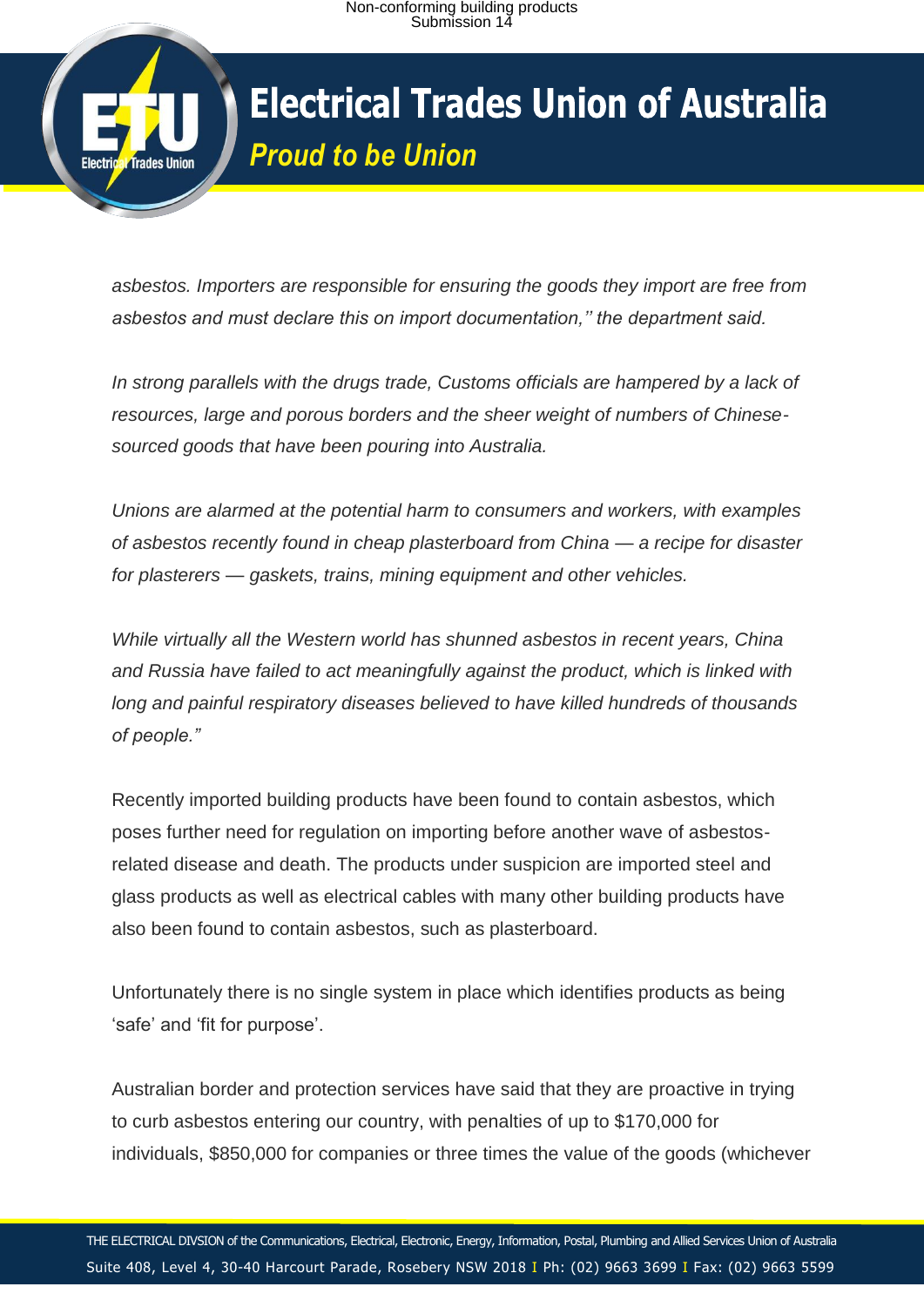

# **Electrical Trades Union of Australia** *Proud to be Union*

is the greater) in place should prosecution be made against importers. However, the government has conceded that it is unable to guarantee Chinese imports are free of asbestos.

As these faulty supplies are made public to consumers, suppliers are not checking for compliance of items and builders are not seeking the 'certificate of conformity' or 'product certification' prior to installation of these items.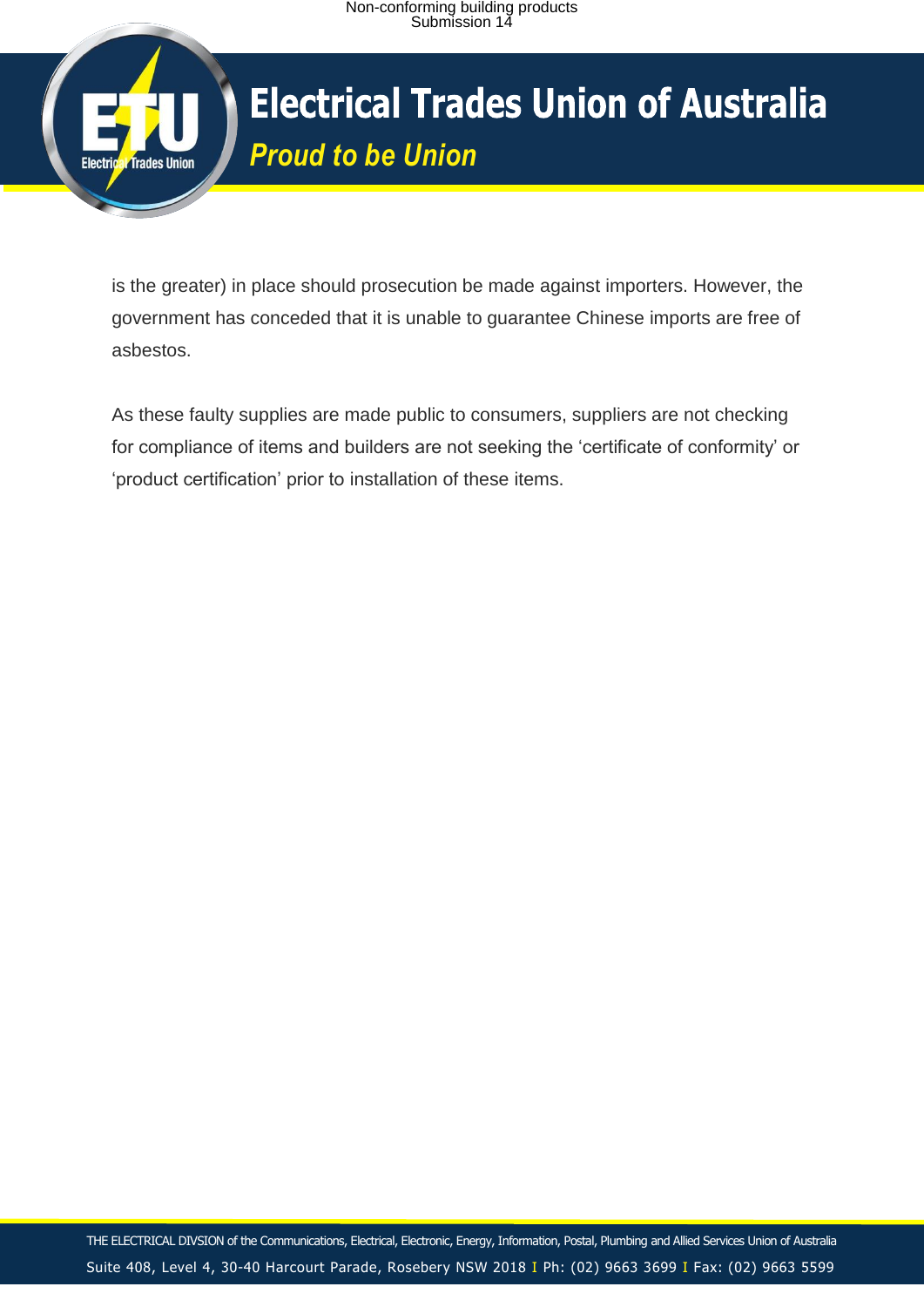## **Electrical Trades Union of Australia** *Proud to be Union*

## **Appendix 1 – Committee Terms of Reference**

On 23 June 2015, the Senate referred an inquiry into non-confirming building products to the Senate Economics References Committee for inquiry, with particular reference to:

- the economic impact of non-conforming building products on the Australian building and construction industry;
- the impact of non-conforming building products on:
- industry supply chains, including importers, manufacturers and fabricators,
- workplace safety and any associated risks,
- costs passed on to customers, including any insurance and compliance costs; and
- the overall quality of Australian buildings;
- possible improvements to the current regulatory frameworks for ensuring that building products conform to Australian standards, with particular reference to the effectiveness of:
- policing and enforcement of existing regulations,
- independent verification and assessment systems,
- surveillance and screening of imported building products, and
- restrictions and penalties imposed on non-conforming building products; and
- any other related matters.

**Trades Union**